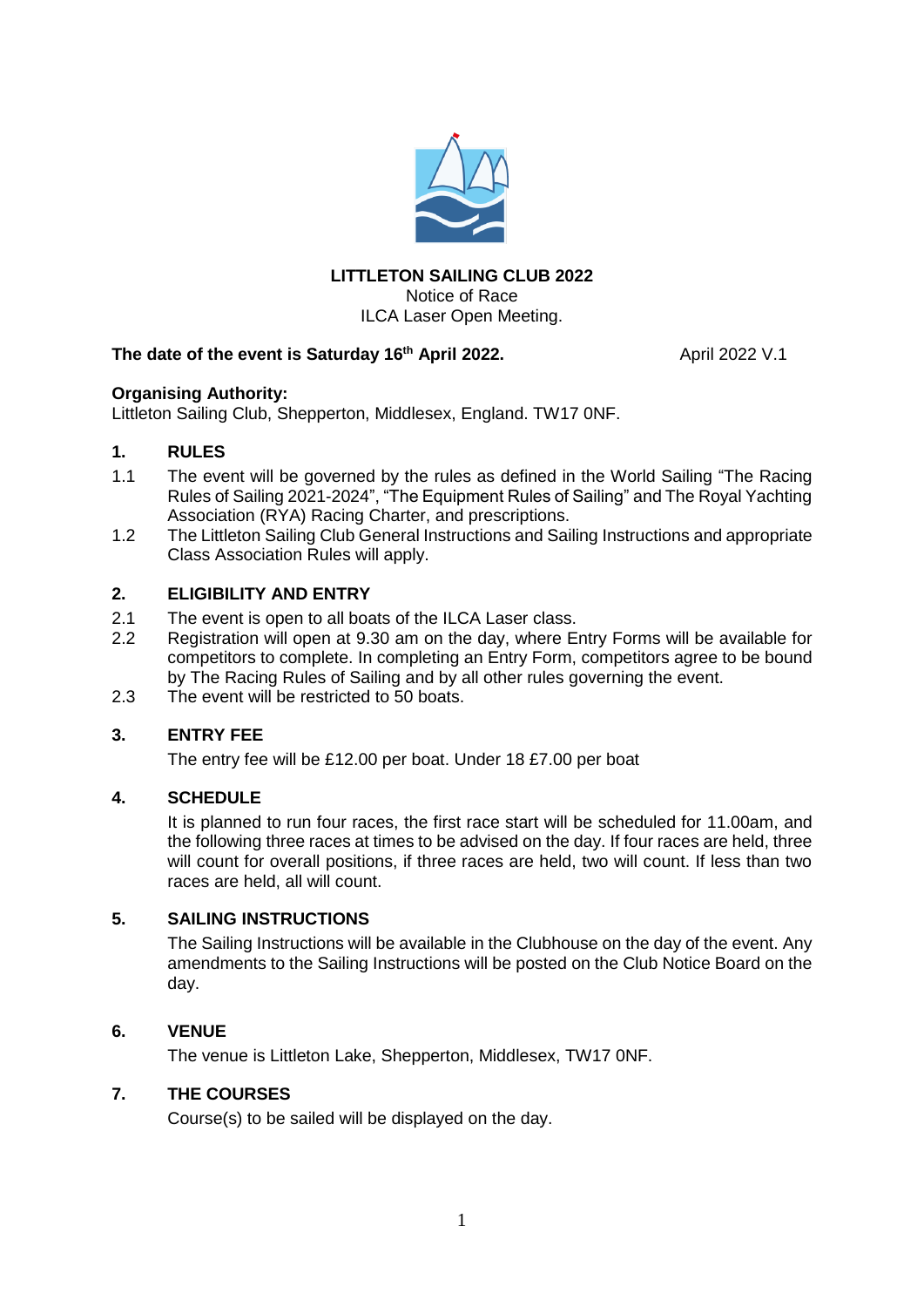## **8. SCORING**

Scoring will be as per Appendix A of "The Racing Rules of Sailing". The Low Point System will be used.

## **9. PRIZES**

The number of prizes to be awarded will be for at least the first three places overall in the event.

## **10. DISCLAIMER OF LIABILITY**

Competitors participate in the event(s) entirely at their own risk as per "The Racing Rules of Sailing" Fundamental Rule 3, Decision to Race. Neither the Organizing Authority, nor Littleton Sailing Club, its officers, officials, or members will not accept any liability for material damage or personal injury or death sustained in conjunction with or prior to, during, or after the event.

## **11. SAFETY**

- 11.1 A boat is entirely responsible for its own safety, whether afloat or ashore, and nothing, whether in the Notice of Race or Sailing Instructions or anywhere else, reduces this responsibility.
- 11.2 It is for competitors to decide whether their boat and its helm are fit to sail in the conditions that they might find. By launching, competitors confirm that their boat and they themselves are fit for the conditions and that they are competent to sail and compete in those conditions.
- 11.3 Nothing done by the organisers can reduce the responsibility of the owners/competitors, nor will it make the organisers responsible for any loss, damage, death or personal injury, however it may have occurred, as a result of the boat taking part in the race(s). The organisers encompass everyone helping to run the races and the event, and include the Organising Authority, the Race Committee, the Race Officer(s), patrol boat crews and beach masters.
- 11.4 The provision of patrol boats does not relieve boat owners/ competitors of their responsibilities.

## **12. RISK ASSESSMENT**

The Racing Rules of Sailing Fundamental Rule 3 states: "The responsibility for a boat's decision to participate in a race or to continue racing is hers alone". Sailing is by its nature an unpredictable sport and therefore inherently involves an element of risk. By taking part in the events organised by Littleton Sailing Club, each competitor, member or visitor, agrees and acknowledges that:

- (a) They are aware of the inherent element of risk involved in the sport and accept responsibility for the exposure of themselves, their crew, and their boat to such inherent risk whilst taking part in such events;
- (b) They are responsible for the safety of themselves, their crew, their boat and their property whether afloat or ashore;
- (c) They accept responsibility for any injury, damage, or loss to the extent caused by their own actions or omissions;
- (d) Their boat is in good order, equipped to sail in the event and they are fit to participate;
- (e) The provision of a race management team, patrol boats and other officials and volunteers by Littleton Sailing Club does not relieve competitors, members, or visitors of their responsibilities; The provision of patrol boat cover is limited to such assistance as can be practically provided.